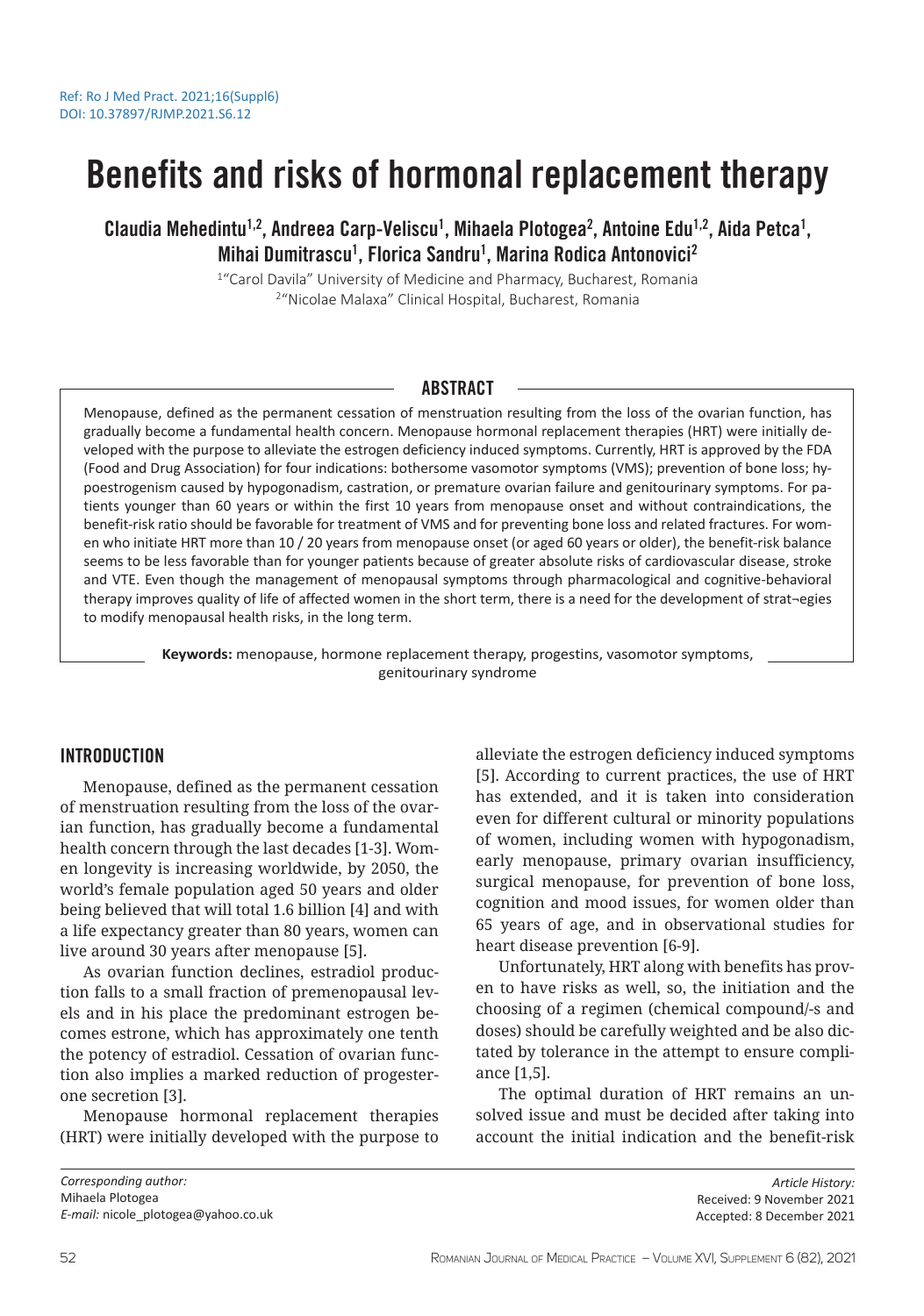balance, which is specific to each patient. Continuation of HRT is also conditioned by the benefit-risk balance, which must be assessed regularly, and also by the evolution of symptoms when HRT is interrupted [5]*.* 

After stopping HRT, medical follow-up is necessary and should be adapted to the clinical situation of each woman in regard to her gynecological and cardiovascular risk factors [1,7,10].

## BENEFITS OF HORMONAL REPLACEMENT THERAPIES (HRT)

The most frequent reason for prescribing HRT – usually involving estrogen (E) with / without a progestin (P) – is to treat the plethora of vasomotor, somatic and psychologic symptoms related to estrogen deficiency that represents the menopausal syndrome [7,11].

Currently, HRT is approved by FDA (Food and Drug Association) for the following four indications: bothersome vasomotor symptoms (VMS); prevention of bone loss; hypoestrogenism caused by hypogonadism, castration, or premature ovarian failure and genitourinary symptoms [6,7,12].

Central nervous system related symptoms appear as a consequence of the neurobiochemical changes occurring after ovarian failure, and include VMS, anxiety, migraine, sleep disturbances, depression and changes in cognitive performance [13]. Fatigue, insomnia, loss of concentration, anxiety, irritability and depression appear in 30 to 40% of patients, the menopausal transition being a very favorable period for the onset of depressive symptoms [13]. Some reports state that sleep disturbances (particularly nocturnal awakenings) are major complaints in the case of up to 60% of menopausal women [13-15].

Vasomotor instability, manifests through hot flashes / flushes, this being the most common symptom, that can start years before the actual menopause. When ovarian endocrine function declines, about 75% of women begin to experience episodes of extreme heat sensation that starts unexpectedly and can last from 30 seconds to 5 minutes [13]. They are many times accompanied by other vasomotor manifestations like palpitations, headaches, dizziness, diaphoresis, nausea and night sweats [2]*.*

In the absence of HRT, VMS will manifest for more than a year in 85% of affected women, whereas in 25% to 50% may continue for more than 5 years [3]*.* In most cases, hot flushes are infrequent and mild, but some women report symptoms so disturbing that they result in severe insomnia or nervousness that interfere with their social / professional functioning [3].

Women who undergo surgical menopause may experience even more frequent and intense hot flashes than the ones going through natural menopause, especially in the first 6 months after surgery [2].

HRT has been shown in double-blind RCTs to relieve hot flashes and is approved as first-line therapy for relief of menopause symptoms in appropriate candidates. [6,16]. Research has shown also marked improvements in affective symptoms or general well-being and quality of life with HRT [3].

Urogenital atrophy usually translates into genitourinary syndrome of menopause (GSM) the affection that includes the symptoms and signs resulting from the effect of estrogen deficiency on the female genitourinary tract. GSM is highly prevalent, and it affects according to various studies 27 to 84% of postmenopausal women [17,18].

The most apparent changes affect the vaginal mucosa, which's thickness and rugae decrease. Also, the glycogen production falls leading to a more alkaline vaginal pH with a more friable mucosa. Blood flow and vaginal lubrication also diminish. Women are also less likely to have a Lactobacillus-dominant vaginal flora, this also affecting the vaginal pH [17]. All these changes will usually lead to vaginal dryness, pruritus, dyspareunia, sometimes bleeding, increased risk of infection and intercourse discomfort with loss of sexual interest [2]. Low estrogen levels also lead to atrophy of the urethra and trigone of the bladder and the pubococcygeal muscle, changes that may cause symptoms of urethritis, cystitis, and urge / stress incontinence [3].

HRT has been shown in RCTs to effectively restore genitourinary tract anatomy, reduce vaginal pH, increase vaginal mucosa thickness, and successfully treat symptoms of GSM [6].

Commonly used regimens include low-dose vaginal estrogens, vaginal DHEA inserts and oral ospemifene [6]. Transdermal and oral HRT are effective options in the case of women with moderate to severe dyspareunia and concurrent VMS. Symptom alleviation may take 1 to 3 months, and continued therapy is generally necessary because symptoms usually recur on cessation of therapy [17].

Osteoporosis is a serious condition, often debilitating, consisting of a reduction in bone mass that compromises the biomechanical integrity of the skeleton leading to an increased risk for fractures. Current statistics sustain that 40% of women worldwide will experience an osteoporosis-related fracture by age 70, while, by age 80, 15% will have sustained a hip fracture [3,12].

The rapid loss of bone mass that occurs in response to estrogen depletion may start a year before menopause, so it is not necessary for a patient to be postmenopausal to receive estrogen. She only needs to present irregular periods and menopausal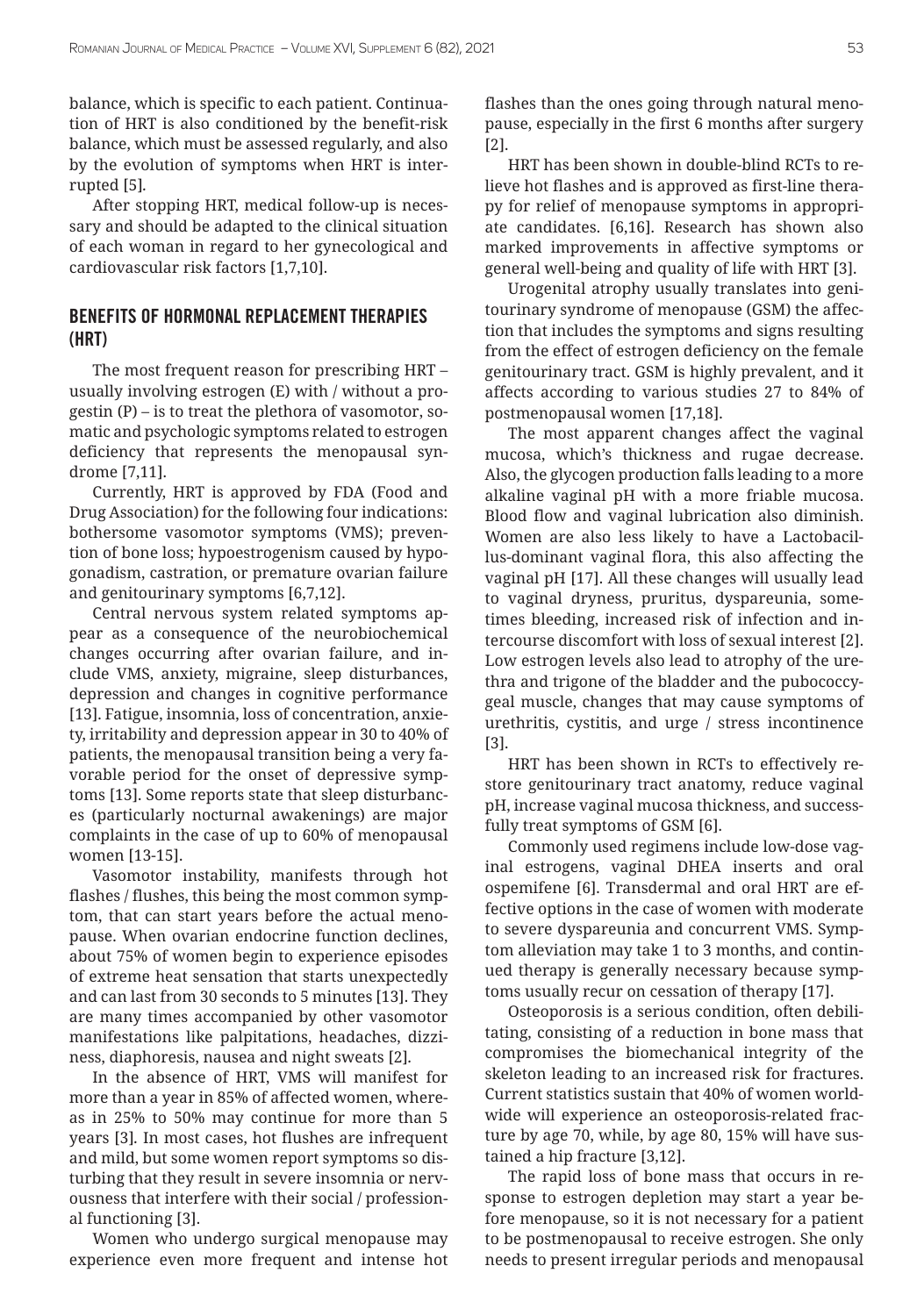symptoms. One way to establish the onset of menopause is to measure serum follicle-stimulating hormone level annually, starting at age 50, and when its value becomes greater than 40 IU/ml, it is time to begin HRT [3,12].

HRT was proven in double-blind RCTs to prevent bone loss and, when administered for a period of minimum 5 years early in the climacteric, to reduce osteoporosis related hip and wrist fractures by 50% and vertebral crush fractures by 80% [3]. Also, in the Women's Health Initiative (WHI) landmark study (16,000 postmenopausal women; mean age 64; daily conjugated equine estrogens / CEE 0.625 mg plus medroxyprogesterone acetate / MDPA 2.5 mg) HRT was found to reduce fractures in postmenopausal women [6,12,19].

Cardiovascular disease prevention used to be an indication for HRT, but over time studies showed contradictory information and, even though a clear consensus has not been reached, this is not an FDA approved indication for HRT. The WHI study (16.000 postmenopausal women; mean age 64) assessed CEE 0.625 mg daily with MDPA 2.5 mg daily and found that EP HRT increased the risk for cardiovascular events [10,19].

# RISKS ASSOCIATED TO HRT

#### Endometrial adenocarcinoma

Available data show that the use of unopposed estrogen therapy invariably leads to adenomatous endometrial hyperplasia, a presumed neoplasia precursor, and that it associates a fourfold to tenfold increased risk of endometrial adenocarcinoma in postmenopausal women, this increase being related to dosage and duration of treatment [5,6,19].

It has been demonstrated that adding a P to E-HRT markedly reduces the development of endometrial hyperplasia, being able to even cause regression of preexisting hyperplasia at higher doses [3]. Limited data suggest that the risk of endometrial cancer depends also on the type of P used, indicating that natural progesterone offers a diminished protection compare to dydrogesterone and other synthetic progestatives [5].

Given the above, it is now standard practice to add a P whenever E-HRT is given to a woman with an intact uterus [2,3,5,19].

#### Breast cancer

There appears to be a growing consensus that short-term E-HRT does not associate an increased breast cancer risk. However, giving that a few studies with small numbers of long-term E users have showed a modest increase in risk, the long-term use (>15 years) is still open to debate [3,20,21].

The risk of breast cancer seems to be greater when opting for EP than for E alone [5,21,22], although the preferential use of progesterone / dihydrogesterone may limit the additional risk for HRT related breast cancer, at least when the duration of treatment doesn't exceed 5 to 7 years [5]. Available data seem to suggest that there is even a slight diminution of risk with the use of CEE compared to placebo [22].

In addition, the type of P appears to influence the risk of EP-HRT related breast cancer, as there are 4 European cohort studies that report a lower risk for women using progesterone or dydrogesterone compared to combinations including other synthetic progestatives when treated for 5 years or less [5,20,23-25]. It is noteworthy that the WHI study, found that EP-HRT increased the risk for breast cancer [19].

#### Venous thromboembolism (VTE)

Clinical data shows no increase in the risk of VTE for postmenopausal women using oral E-HRP [3]. On the other hand, women using EP-HRT have twoto-five-fold higher risk for the development of VTE than nonusers [19,26-28].

The Heart and Estrogen/progestin Replacement Study (HERS) which assessed the administration of daily oral CEE 0.625 mg combined with MDPA 2.5 mg in 2,763 women with coronary artery disease (mean age 67 years) found that HRT users had a twofold increased risk of developing VTE (OR 2.08; 95% CI: 1.28-3.40) and pulmonary embolism (OR 2.86; 95% CI: 1.13-7.26). HERS does not contain data about estrogen-only and transdermal HRT preparations [19,27].

The WHI study also found that EP-HRT associates a twofold increased risk of VTE in users (OR 2.11; 95% CI: 1.58-2.82) [19].

Great caution should be exercised in recommending HRT to women who are at risk for vascular thrombosis or embolism. In the presence of these disorders, HRT should be interrupted. Transdermal E, however, may be used by patients with history of thromboembolic disease giving that it associates less hepatic production of clotting factors and theoretically implies less risk of thromboembolic disease [2,26].

#### Hypertension

Hypertension doesn't seem to be caused by postmenopausal HRT according to most available data, and it has been suggested that the therapy may even have a beneficial effect. But, given the occasional reports of marked, idiosyncratic hypertension attributed to E-HRT, blood pressure should be monitored shortly after initiation of therapy and periodically after [3,26].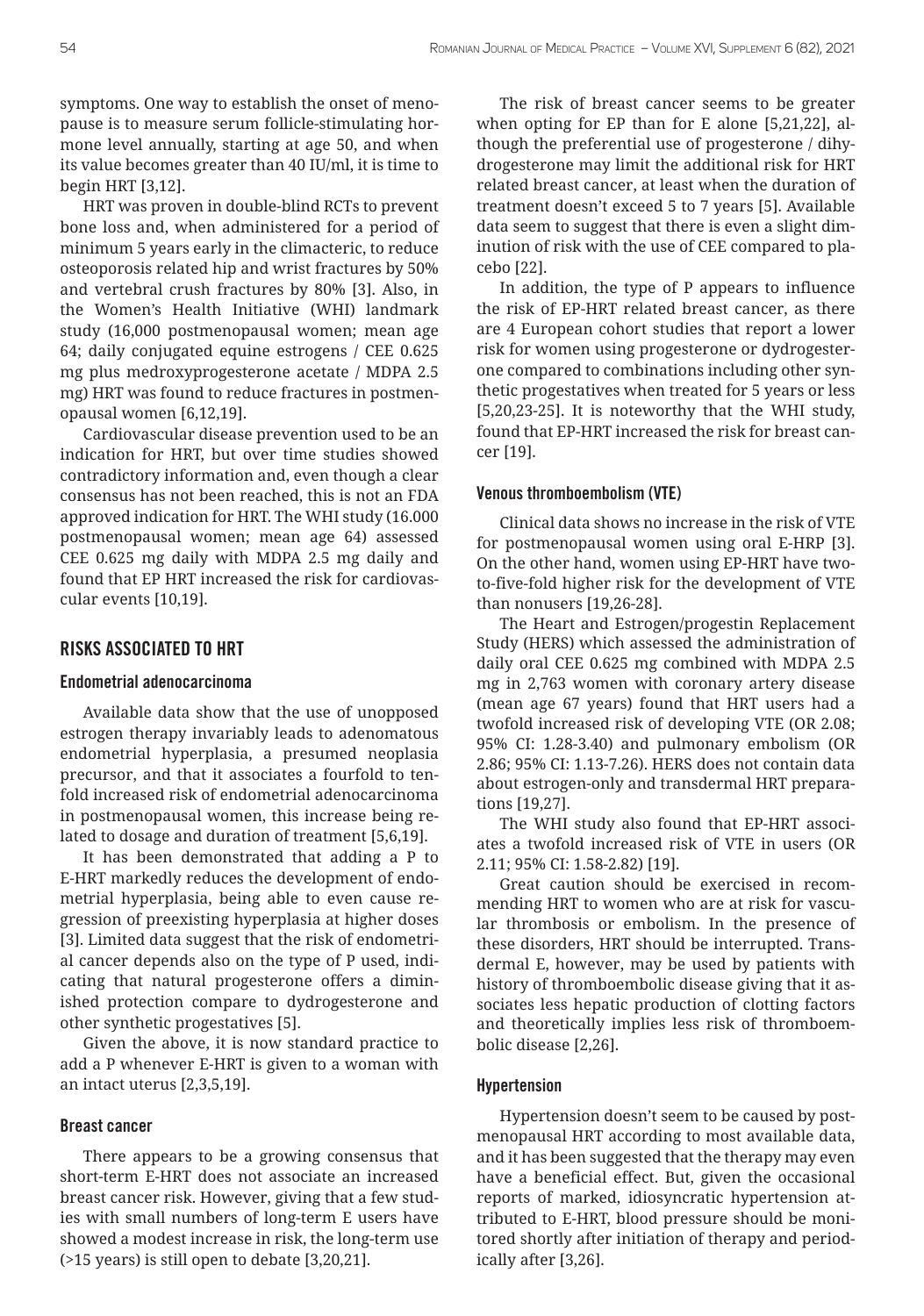#### Glucose tolerance

Estrogen improves carbohydrate metabolism, and this may be why many women with diabetes tolerate glucose better with E-HRT than without it. On the other hand, P seem to counteract this effect and decrease glucose tolerance. However, the doses used in HRT are lower than with combined oral contraceptives, and glucose tolerance deterioration rarely occurs as a result of EP-HRT [3,26].

## EVALUATING THE INDIVIDUAL RISKS AND BENEFITS OF HRT

One way to evaluate HRT risks and benefits balance is to consider the change in life expectancy / mortality among patients*.* Available data suggest that EP-HRT decreases by 211 per 100,000 women, the total annual mortality among patients aged 65 to 74 years [3].

HRT must be individualized, by taking into account evidence-based treatment goals, patient's age, time since menopause, personal health risks and preferences in order to decide therapy initiation / continuation, and the balance of potential benefits and risks of HRT versus nonhormonal therapies [6].

For patients younger than 60 years or who are within the first 10 years from menopause onset and are without contraindications, the benefit-risk ratio should be favorable for treatment of VMS and for preventing bone loss and related fractures. Longer duration treatment may be more beneficial for E-HRT than for EP-HRT, based on the WHI RCTs. For women who initiate HRT more than 10 / 20 years from menopause onset (or when aged 60 years or older), the benefit-risk balance seems to be less favorable than for younger patients because of greater absolute risks of cardiovascular disease, stroke and VTE [6,26].

#### AVAILABLE HRT REGIMENS

Various treatment regimens are used to provide HRT (Table 1).

For patients that do not need endometrial protection, current recommendation is to use unopposed estrogen, so daily E-HRT is the most common method for hysterectomized women [3]. In non-hysterectomized women, HRT include both estrogens and progesterone, the latter having the purpose to counteract the negative impact the estrogen has on endometrial proliferation [1,5,7].

The estrogens most commonly used are micronized 17b-estradiol, CEE (synthetic conjugated estrogens) and ethinylestradiol. CEE are isolated from the urine of pregnant mares and consist of estrone sulfate (less potent than estradiol) and a mixture of more than 10 minor components of different active forms of estrogens (weak E agonists). CEE and estradiol are rapidly metabolized into less potent estrogens like estrone [6].

Some patients who use EP-HRT complain of severe side effects, like migraines, headaches or dysphoria, that persist even when changing the P or the dosage. Unopposed E with careful monitoring Including annual endometrial biopsy may be an option in their case [2,29].

| <b>Class</b>                       | <b>Substance (Route)</b>                       |
|------------------------------------|------------------------------------------------|
| Estrogens                          | 17-b estradiol (oral / transdermic / vaginal)  |
|                                    | Estradiol valerate (oral)                      |
|                                    | Estriol (oral)                                 |
|                                    | Estradiol hemihydrate (vaginal)                |
| Progestins                         | Natural progesterone (oral)                    |
|                                    | Dydrogesterone (oral)                          |
|                                    | Norethisterone acetate (oral)                  |
|                                    | Drospirenone (oral)                            |
|                                    | MDPA (oral)                                    |
|                                    | Norgestrel (oral)                              |
|                                    | Chlormadinone acetate (oral)                   |
|                                    | Medrogestone (oral)                            |
|                                    | Cyproterone acetate (oral)                     |
|                                    | Levonorgestrel IUD                             |
| Estro-                             | CEE + MDPA                                     |
| progestins                         | Estradiol + Cyproterone acetate (oral)         |
|                                    | 17-b estradiol + Drospirenone (oral)           |
|                                    | 17-b estradiol + Dydrogesterone (oral)         |
|                                    | Estradiol valerate + MDPA (oral)               |
|                                    | 17-b estradiol + Norethisterone acetate (oral) |
|                                    | 17-b estradiol + Levonorgestrel (transdermic)  |
| Others                             | Tibolone (oral)                                |
|                                    | Ospemifene (oral)                              |
|                                    | Prasterone (DHEA) (vaginal)                    |
| CEE – conjugated equine estrogens, |                                                |
| MDPA – medroxyprogesterone acetate |                                                |

TABLE 1. HRT regimens [1,6,29]

HRT may be given on a cyclic schedule: an E for 25 days and a P added on days 1-12 / 14-25. Another option is to give E daily, and a P added for the first 12 days of the month. The progestin supplementation has a (considered by some) major disadvantage represented by the vaginal bleeding occurring after P withdrawal in as many as 97% of patients until age 60, and 60% of patients older than 65 years. Many women are reluctant to the returning of the menses, considering them "unnatural" after menopause and this can make them hesitant to start / continue HRT. Thus, it is important to inform them about the protective effect of P against endometrial adenocarcinoma and also to underline the fact that withdrawal menses are usually light, free of dysmenorrhea, of short duration (3-4 days) and predictable, regular withdrawal bleeding generally oc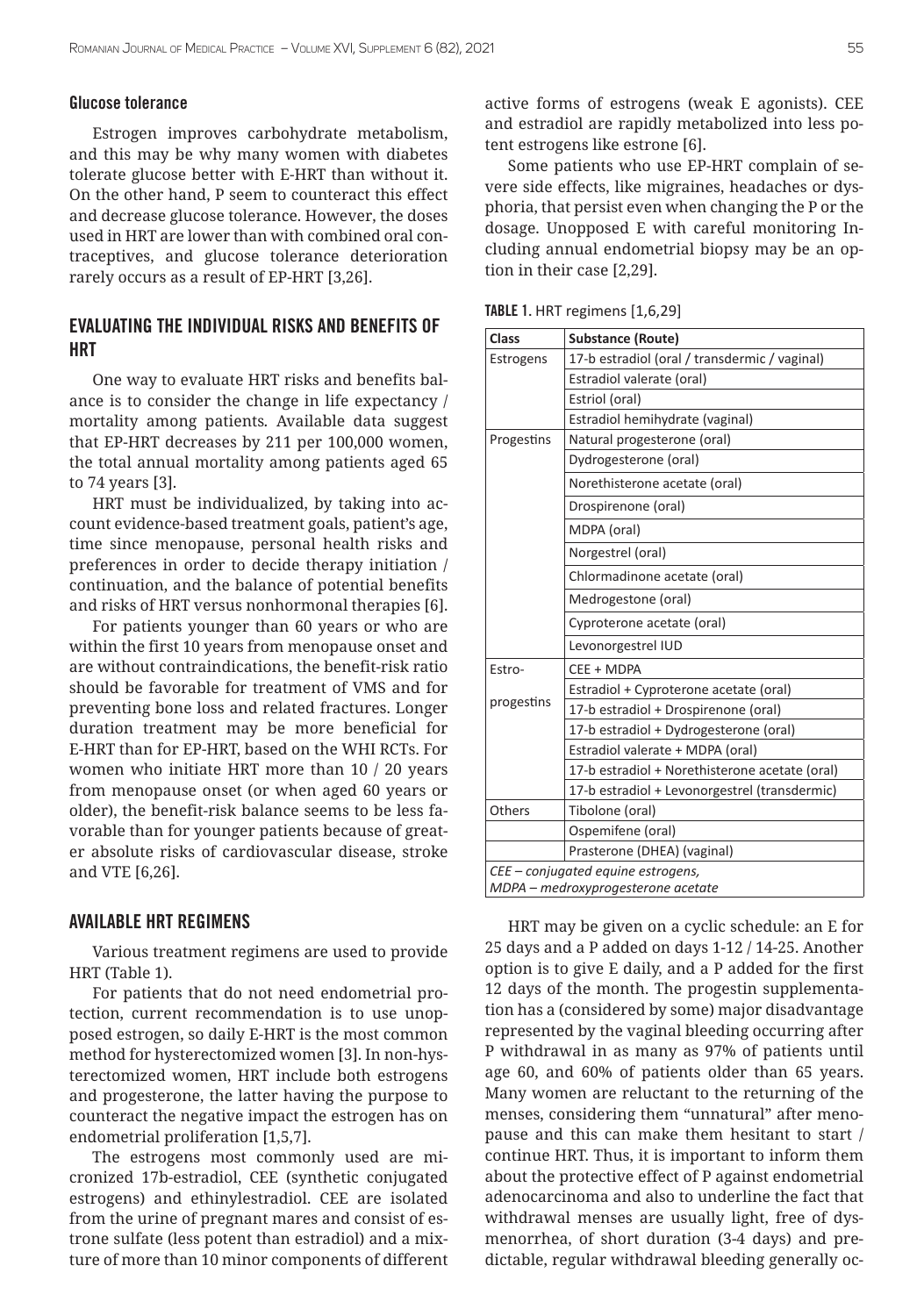curring shortly after the P is stopped. A bleeding occurring before P is withdrawn usually indicates that the dosage should be increased, while a bleeding starting more than 4 days after P withdrawal must be investigated. For women taking EP-HRT, an endometrial biopsy is warrant only if unexpected, prolonged or excessive bleeding occurs [3,29].

Continuous daily administration of both E and P in another quite popular alternative with the advantage of achieving amenorrhea in approximately 60% of patients within 4 to 6 months. Most women using this regimen eventually achieve endometrial atrophy. Patients must be informed that frequent and unpredictable bleeding is not unusual during the first months of this therapy. Because of this bleeding, an endometrial biopsy should be to obtain (to rule out hyperplasia) prior to initiating HRT [2].

Usually, it is recommended to opt for 17b-estradiol or estradiol valerate in association with progesterone or dydrogesterone [5]. The combination of low-dose CEE / bazedoxifene may be an option for menopausal women intolerant or having contraindications to P [1].

Practitioners should use an appropriate HRT regimen (pharmacologic substance type, dose, combination, administration route and treatment duration to achieve clinical objectives, and also make periodic reassessment of the eventual changes in a woman health status, and anticipated risks, benefits [6].

### CONCLUSIONS

HRT can prevent some estrogen deprivation related health issues and should be recommended to most menopausal women in order to preserve their vitality and good health giving that, in most cases, more than one third of their lives is postmenopausal. HRT has proven very effective in the treatment of VMS and GSM and also to prevent bone loss and related fractures.

HRT implies risks that should be carefully weighted and individualized for each woman as these risks differ depending on type, dose, route of administration, duration of treatment, initiation moment and the need for a progestative, and periodic reevaluation of risk-benefits balance is mandatory.

Even though the management of menopausal symptoms through pharmacological and cognitive-behavioral therapy improves quality of life of affected women in the short term, there is a need for the development of strategies to modify menopausal health risks, in the long term.

> *Conflict of interest:* none declared *Financial support:* none declared

#### REFERENCES

- 1. Akter N, Kulinskaya E, Steel N, Bakbergenuly I. The effect of hormone replacement therapy on the survival of UK women: a retrospective cohort study 1984-2017. *BJOG.* 2021 Nov 12.
- 2. Rossouw JE, Anderson GL, Prentice RL, et al. Risks and benefits of estrogen plus progestin in healthy postmenopausal women: principal results from the Women's Health Initiative Randomized Controlled Trial. *JAMA.* 2002;288:321-333.
- 3. McKeon VA. Hormone replacement therapy: evaluating the risks and benefits. *J Obstet Gynecol Neonatal Nurs.* 1994 Oct;23(8):647-57.
- 4. Zhang GQ, Chen JL, Luo Y, Mathur MB, Anagnostis P, Nurmatov U, et al. Menopausal hormone therapy and women's health: An umbrella review. *PLoS Med.* 2021 Aug 2;18(8):e1003731.
- 5. Gosset A, Robin G, Letombe B, Pouillès JM, Trémollieres F. Menopause hormone treatment in practice. Postmenopausal women management: CNGOF and GEMVi clinical practice guidelines. *Gynecol Obstet Fertil Senol.* 2021 May;49(5):358-372.
- 6. The 2017 hormone therapy position statement of the North American Menopause Society. *Menopause.* 2017;24(7):728-53.
- 7. Natari RB, Hollingworth SA, Clavarino AM, Dingle KD, McGuire TM. Long term impact of the WHI studies on information-seeking and decision-making in menopause symptoms management: a longitudinal analysis of questions to a medicines call centre. *BMC Womens Health.* 2021 Oct 4;21(1):348.
- 8. Sullivan SD, Sarrel PM, Nelson LM. Hormone replacement therapy in young women with primary ovarian insufficiency and early menopause. *Fertil Steril.* 2016 Dec;106(7):1588-1599.
- 9. Sarrel PM, Sullivan SD, Nelson LM. Hormone replacement therapy in young women with surgical primary ovarian insufficiency. *Fertil Steril.* 2016 Dec;106(7):1580-1587.
- 10. Kim JE, Chang JH, Jeong MJ, Choi J, Park J, et al. A systematic review and meta-analysis of effects of menopausal hormone therapy on cardiovascular diseases. *Sci Rep.* 2020 Nov 26;10(1):20631.
- 11. Velentzis LS, Egger S, Banks E, Canfell K. Menopausal hormone therapy: Characterising users in an Australian national cross-sectional study. *PLoS One.* 2021 Aug 11;16(8):e0253725.
- 12. Cauley JA, Robbins J, Chen Z, et al; Women's Health Initiative Investigators. Effects of estrogen plus progestin on risk of fracture and bone mineral density: the Women's Health Initiative randomized trial. *JAMA.* 2003;290:1729-1738.
- 13. Monteleone P, Mascagni G, Giannini A, Genazzani AR, Simoncini T. Symptoms of menopause – global prevalence, physiology and implications. *Nat Rev Endocrinol.* 2018;14(4):199-215.
- 14. Polo-Kantola P. Sleep problems in midlife and beyond. *Maturitas.* 2011 Mar;68(3):224-32.
- 15. Kravitz HM, Joffe H. Sleep during the perimenopause: a SWAN story. *Obstet Gynecol Clin North Am.* 2011 Sep;38(3):567-86.
- 16. Maclennan AH, Broadbent JL, Lester S, Moore V. Oral oestrogen and combined oestrogen/progestogen therapy versus placebo for hot flushes. *Cochrane Database Syst Rev.* 2004;4:CD002978.
- 17. The 2020 genitourinary syndrome of menopause position statement of the North American Menopause Society. *Menopause.* 2020; 27(9):976-92.
- 18. Palma F, Volpe A, Villa P, Cagnacci A; Writing group of AGATA study. Vaginal atrophy ofwomen in postmenopause. Results from a multicentric observational study: The AGATA study. *Maturitas.*  2016;83:40-44.
- 19. Douketis J. Hormone replacement therapy and risk for venous thromboembolism: what's new and how do these findings influence clinical practice? *Curr Opin Hematol.* 2005 Sep;12(5):395-400.
- 20. Fournier A, Berrino F, Clavel-Chapelon F. Unequal risks for breast cancer associated with different hormone replacement therapies: results from the E3N cohort study. *Breast Cancer Res Treat.* 2008; 107:103-11.